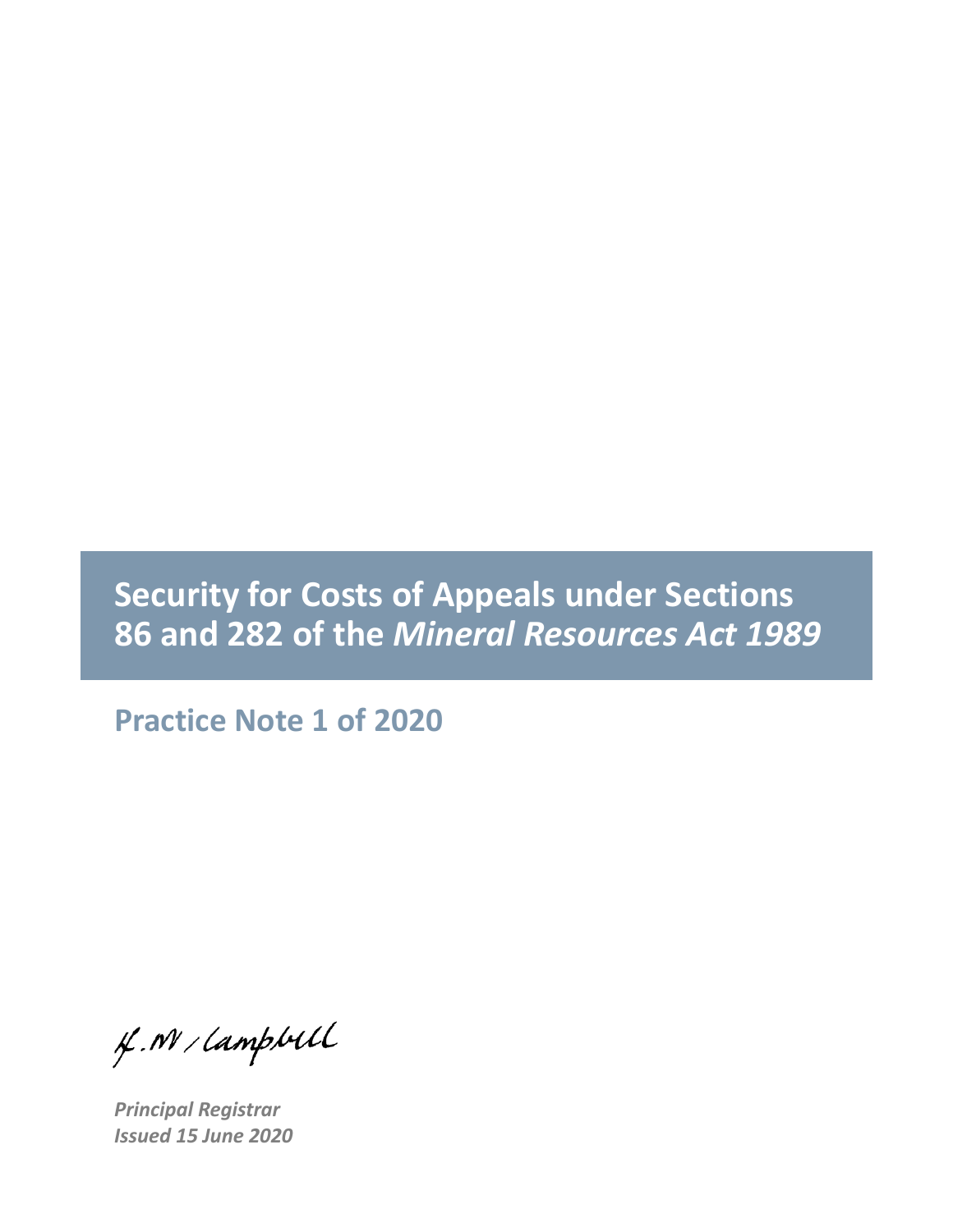# INTRODUCTION

#### Introduction

- 1. Sections 86A(3) and 282A(3) of the MRA require the Registrar to decide a form and amount of security for the costs of appeals under sections 86 and 282. Appeals can only progress once the appellant has filed security for costs.
- 2. This Practice Note explains the procedure regarding security for costs of these appeals.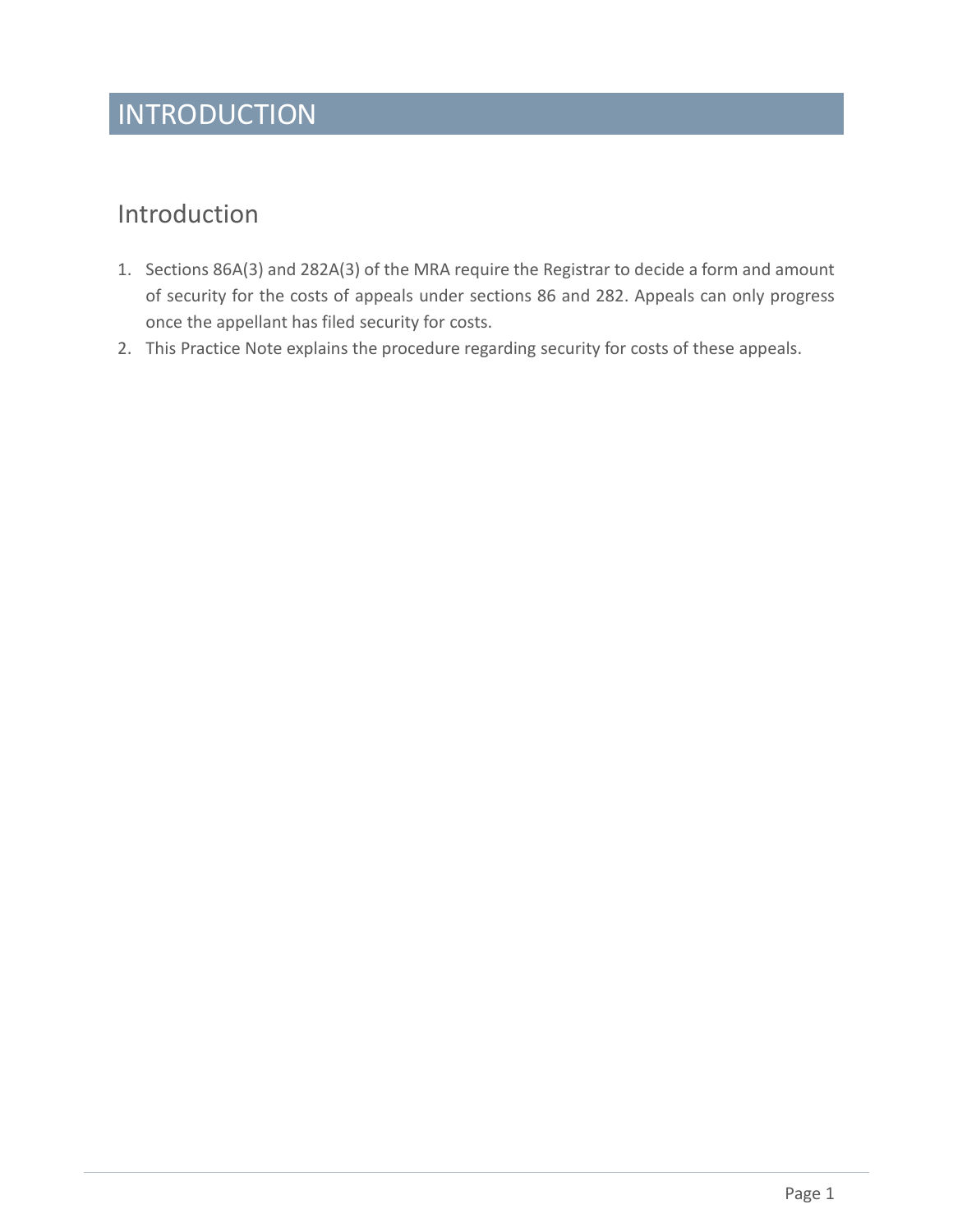### SUBMISSIONS

#### Submissions

- 3. When filing an appeal under section 86 or 282, the appellant must file and serve:
	- a. written submissions regarding security for costs; and
	- b. any supporting documentation regarding security for costs.
- 4. The appellant's submissions must total no more than 5, single-sided A4 pages and address:
	- a. the complexity of the case;
	- b. the effect of the case on the community and its interests;
	- c. the parties' estimated costs;
	- d. the appellant's ability to pay costs;
	- e. the form and amount of security; and
	- f. any other relevant matter.
- 5. Within 5 business days of receiving the notice of appeal, the respondent must file and serve:
	- a. written submissions in reply, totaling no more than 5, single-sided A4 pages and addressing the topics in [4]; and
	- b. any supporting documentation.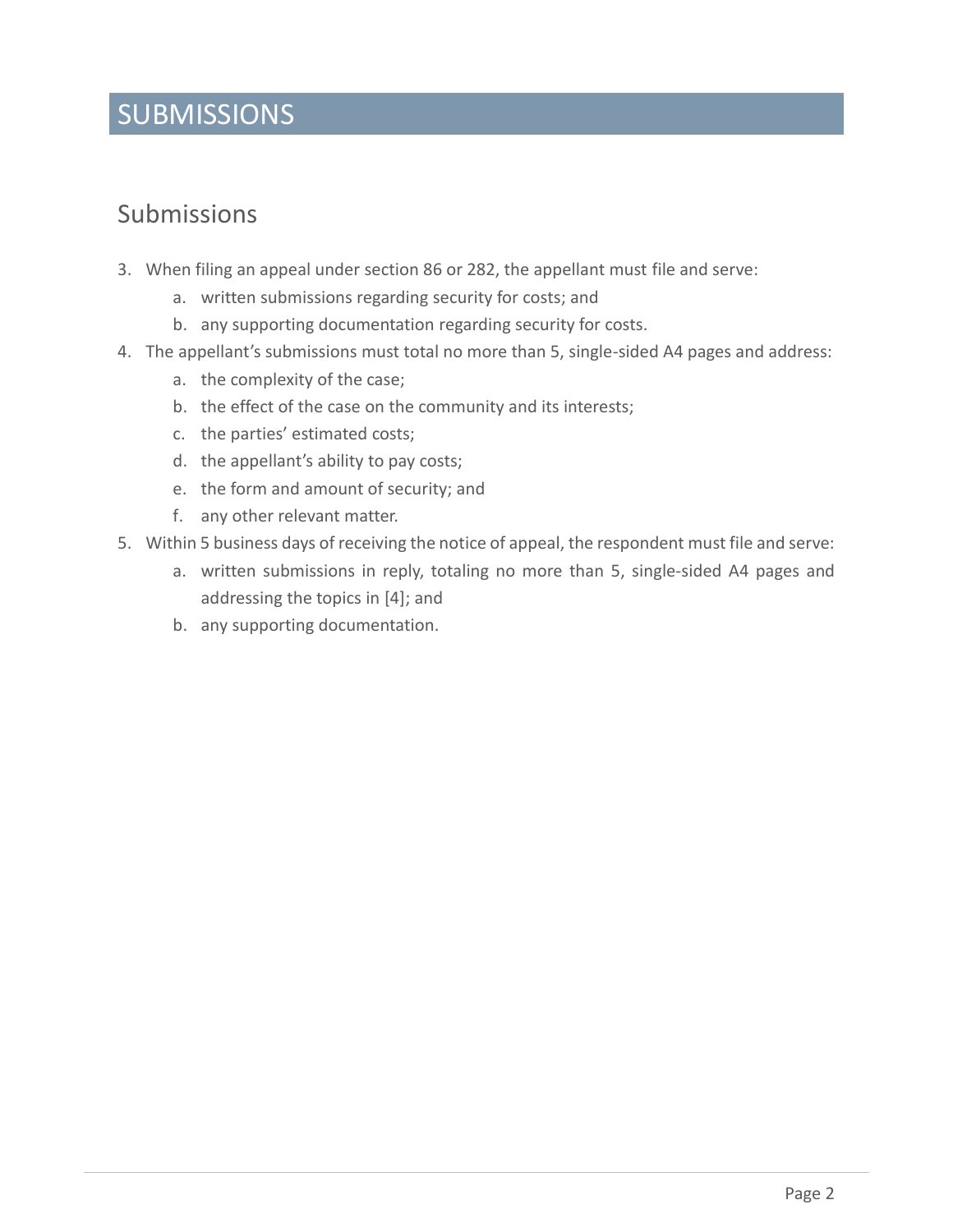### DETERMINATION AND LODGMENT

#### Determination and lodgment

- 6. The Registrar must decide the form and amount of the security within 10 business days after receiving the respondent's submissions or within 15 business days after the filing of the notice of appeal, whichever comes first.
- 7. The Registrar must issue written notice of the decision to the parties as soon as practicable.
- 8. The appellant must lodge the security within 15 business days after the Registrar issues the notice.
- 9. If the appellant does not lodge the security in the decided form within 15 business days after the Registrar issues their notice, the appeal lapses, and the Registry will close the file.

If the security expires before the finalisation of the appeal, the Registrar must write to the appellant to obtain a new security.